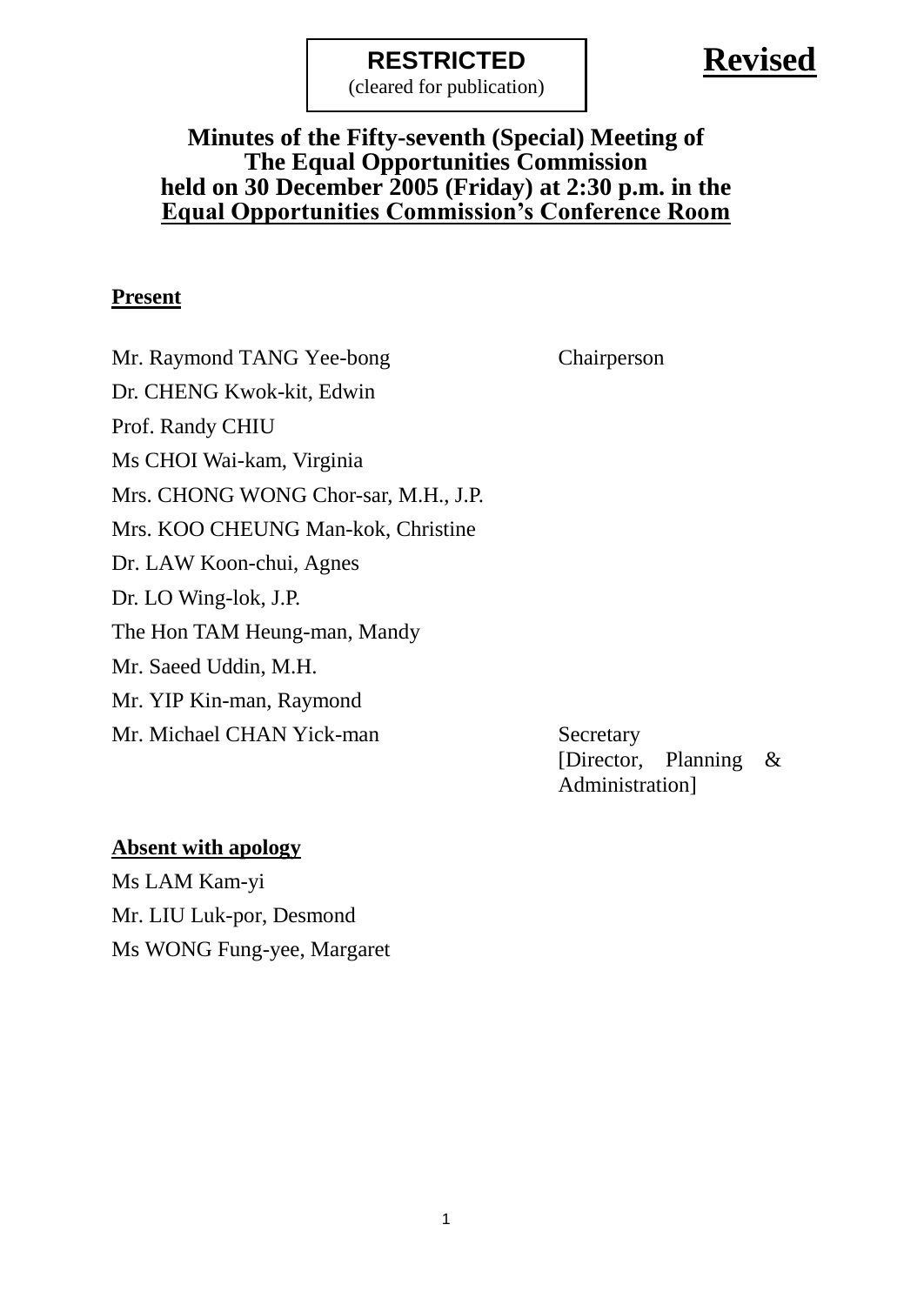(cleared for publication)

#### **In attendance**

Mr. Joseph LI Siu-kwai Director, Operations Mr. Herman POON Lik-hang Chief Legal Counsel Ms Esther Chan Pui-shan Senior Policy and Research

Ms Loretta TANG Siu-ting Senior Equal Opportunities

**Officer** Officer (Administration)

#### **I. Introduction**

1. The Chairperson (C/EOC) welcomed Members to the meeting.

2. Apologies for absence were received from Ms WONG Fung-yee, Margaret, Ms LAM Kam-yi and Mr. LIU Luk-por, Desmond.

#### **II. Agenda Item**

## **Follow-up actions on recommendations of EOC's Organizational Review, HRM Review and Independent Panel of Inquiry and EOC's Work Priorities**

(EOC Paper No. 18A/2005, Agenda item no. 1)

3. This special meeting was a continuation of the discussion on the same agenda at EOC's 55<sup>th</sup> (Special) Meeting held on 1 December 2005.

4. The follow-up actions taken / proposed on recommendations related to "Governance, Culture and Office Management and Internal Operation" (i.e. recommendations nos. 16 – 43 in EOC Paper No. 18A/2005) were considered at this meeting. By the end of this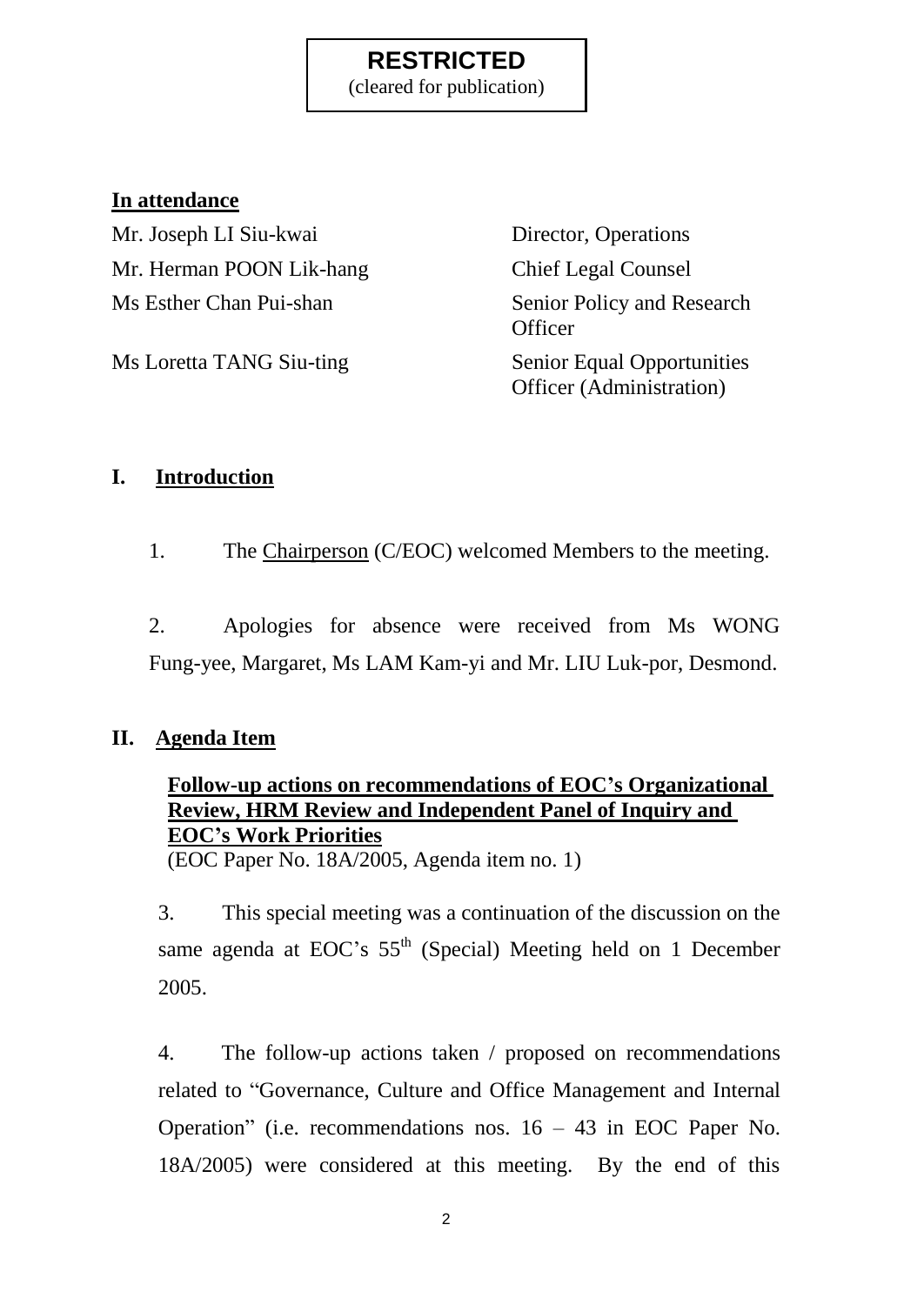(cleared for publication)

meeting, the discussion concerning Office Management and Internal Operation had not been completed and other recommendations not yet considered would be discussed at another special meeting to be arranged. Major discussions and decisions taken at the meeting concerning the recommendations are as follows:-

5. To broaden EOC's network, Members agreed to give consideration to increase the number of Co-opted Members in EOC's Public Education & Research Committee (PERC) and the Community Participation and Publicity Committee (CPPC). The matter would be followed-up at PERC and CPPC.

6. To strengthen EOC's governance, Members agreed to examine and where appropriate, make reference to the guidelines in "Corporate Governance for Public Bodies – A Basic Framework" published by the Hong Kong Institute of Certified Public Accountants. This would be followed-up by the working group which had been set up to look into Government's proposal on separating the posts of the Chairperson and the Chief Executive Officer.

7. To improve transparency, Members agreed that, subject to the protection of personal and confidential data, confirmed minutes of EOC meetings would henceforth be placed on EOC's Internet for access by the public. The minutes should be concise and major views and decisions to be included. Members also discussed the viability of preparing a short summary to provide quick information to the public and staff. As a trial exercise, it was agreed that preceding the issue of confirmed minutes, consideration should also be given to provide brief summary of discussions at the meeting, after confirmation received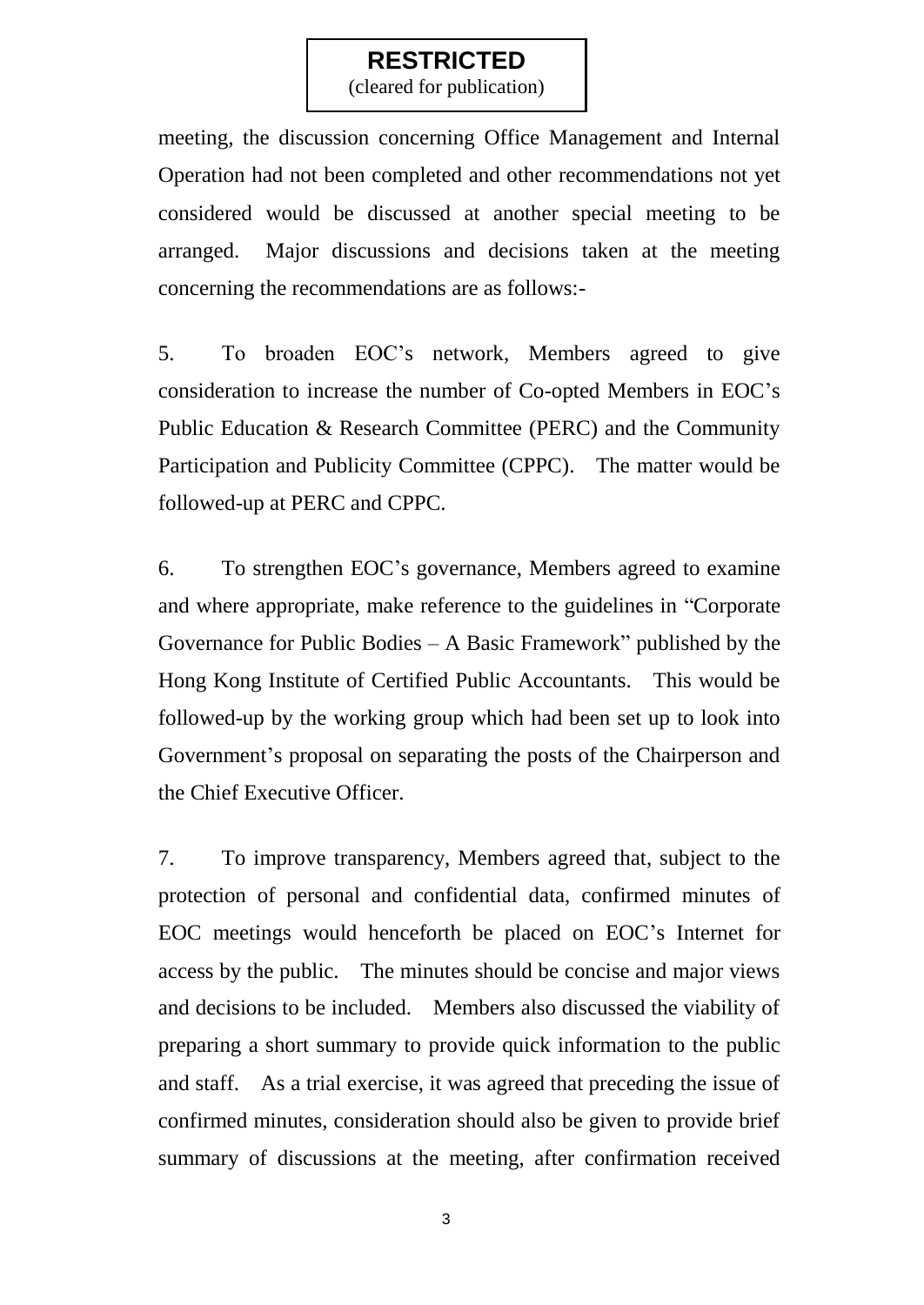(cleared for publication)

from Members, on EOC's website, as soon as possible. **The meeting also agreed that a press conference after each regular EOC Meeting would be conducted from 2006 onwards, to enhance the communication with the media.**

8. Members referred to the formal procedures adopted at the  $51<sup>st</sup>$ EOC's meeting held on 2 June 2005 concerning Members' collective responsibility. It was stipulated that "Once a decision has been made in accordance with proper rules and procedures, EOC Members are expected to support it and protect the corporate identity". It was reaffirmed at the meeting that Members should refrain from making personal views on the EOC decision and Members must exercise self-discipline in this regard.

9. It was understood that the Home Affairs Bureau (HAB) would be providing a proposal to the LegCo's Home Affairs Panel (HA Panel) at its meeting on 13 January 2006 on strengthening the governance of the EOC by proposing to separate the posts of the EOC Chairperson and the Chief Executive Officer. As this matter had important implication for the EOC, Members agreed that a special meeting be held on 6 January 2006 to consider this subject with a view to providing EOC's initial views to the Home Affairs Panel. It was expected that by then HAB's written proposal would have been received by the EOC.

(Post meeting note: HAB's papers to the HA Panel was provided to Members on 31 December 2005.)

10. Referring to EOC's formal procedures which required Members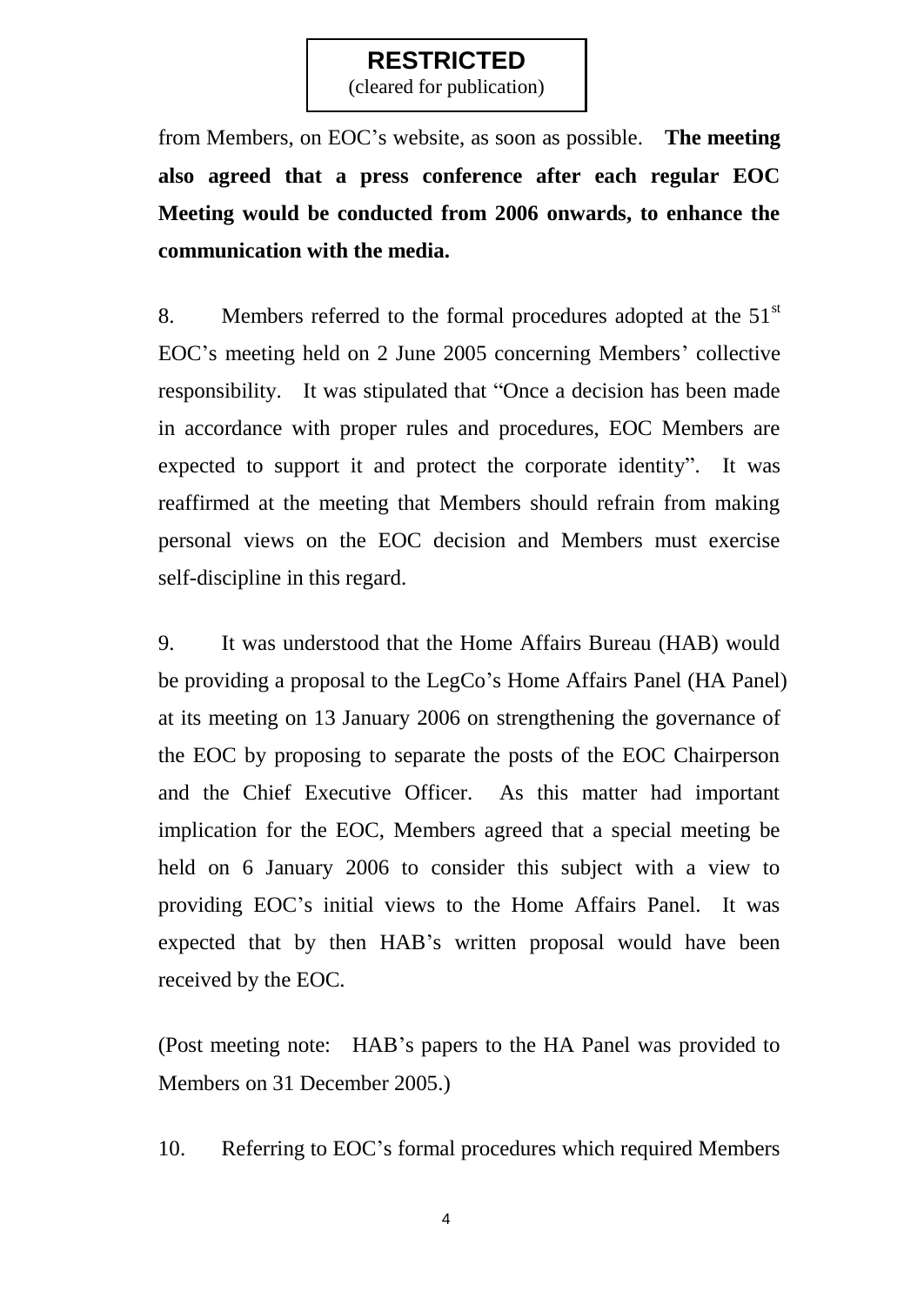(cleared for publication)

not to disclose any confidential EOC matters, Members agreed to give consideration on whether Members should also sign a "Confidentiality Undertaking". This would be an agenda item in the next regular EOC Meeting.

11. It was agreed that a strategic corporate plan for a three to five year term be developed as soon as possible to provide a framework for respective functional divisions / units to develop their annual work plan.

12. On the recommendation of providing more support for staff in relation to training and development, it was agreed that EOC should explore whether the "Continuing Education Fund" provided by the Education and Manpower Bureau (EMB) could be of use to assist EOC staff. Additionally, training and development needs of staff should be regularly assessed and individual training and development plans drawn up as appropriate to address the needs.

13. In response to the recommendation on strengthening of leadership, Members noted the establishment and the structure of the "Monday Group" within the EOC office. It was agreed that "leadership" training for staff should be explored to further address this recommendation.

14. On the recommendation concerning EOC's future promotion and public education strategy, Members agreed to give consideration to allocating a bigger budget for community organizations to carry out projects which promote public understanding of equal opportunities. It would also be a priority of the EOC to dedicate resources and

5